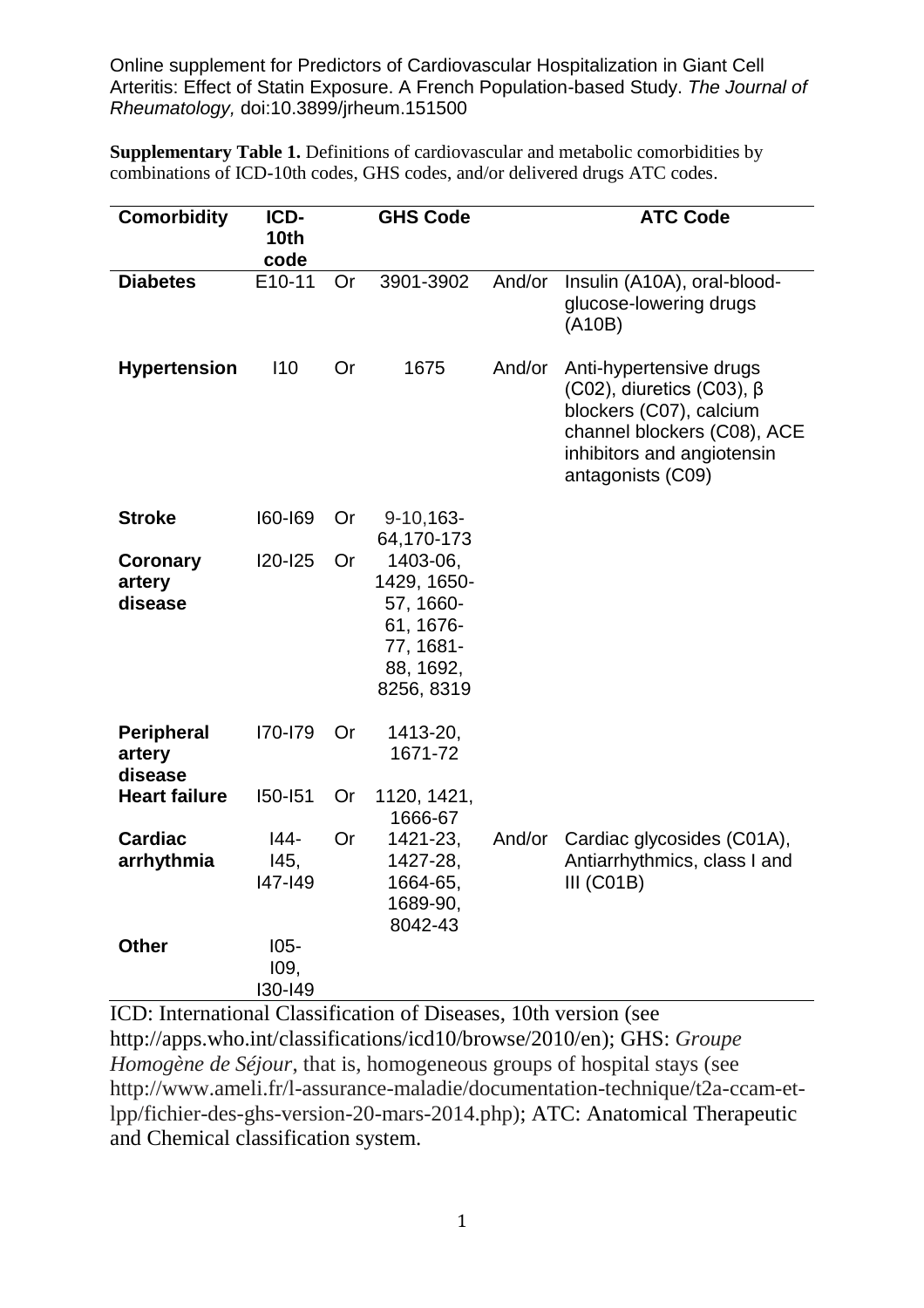Online supplement for Predictors of Cardiovascular Hospitalization in Giant Cell Arteritis: Effect of Statin Exposure. A French Population-based Study. *The Journal of Rheumatology,* doi:10.3899/jrheum.151500

|                                        | Hospitalization | ICD-<br><b>GHS</b>         |           | <b>ATC Code</b>                                                                             |     |                                                                                                                                                                                         |
|----------------------------------------|-----------------|----------------------------|-----------|---------------------------------------------------------------------------------------------|-----|-----------------------------------------------------------------------------------------------------------------------------------------------------------------------------------------|
|                                        |                 | <b>10th</b><br>Code        |           | Code                                                                                        |     |                                                                                                                                                                                         |
| <b>Hypertension</b>                    | Yes             |                            |           | 1675                                                                                        | And | Anti-hypertensive<br>drugs (C02),<br>diuretics (C03), $\beta$<br>blockers (C07),<br>calcium channel<br>blockers (C08),<br><b>ACE</b> inhibitors and<br>angiotensin<br>antagonists (C09) |
| <b>Stroke</b>                          | Yes             | 160-169                    | Or        | $9-10,163-$<br>64,170-<br>173                                                               |     |                                                                                                                                                                                         |
| <b>Coronary</b><br>artery<br>disease   | Yes             | <b>I20-I25</b>             | <b>Or</b> | 1403-06,<br>1429,<br>1650-57,<br>1660-61,<br>1676-77,<br>1681-88,<br>1692,<br>8256,<br>8319 |     |                                                                                                                                                                                         |
| <b>Peripheral</b><br>artery<br>disease | Yes             | I70-I79                    | Or        | 1413-20,<br>1671-72                                                                         |     |                                                                                                                                                                                         |
| <b>Heart failure</b>                   | Yes             | <b>I50-I51</b>             | Or        | 1120,<br>1421,<br>1666-67                                                                   |     |                                                                                                                                                                                         |
| <b>Cardiac</b><br>arrhythmias          | Yes             | I44-<br>I45,<br>147-149    | <b>Or</b> | 1421-23,<br>1427-28,<br>1664-65,<br>1689-90,<br>8042-43                                     |     | And/or Cardiac glycosides<br>(C01A),<br>Antiarrhythmics,<br>class I and III<br>(C01B)                                                                                                   |
| <b>Other</b>                           | Yes             | $105 -$<br>109,<br>130-149 |           |                                                                                             |     |                                                                                                                                                                                         |

**Supplementary Table 2.** The definitions and ICD-10th codes and GHS codes and ATC for cardiovascular hospitalizations.

Hospitalization in a cardiology unit, a stroke unit, a cardiothoracic surgery department, a neurosurgery unit or an intensive care unit. ICD: International Classification of Diseases 10th version; GHS: *Groupe Homogène de Séjour*, that